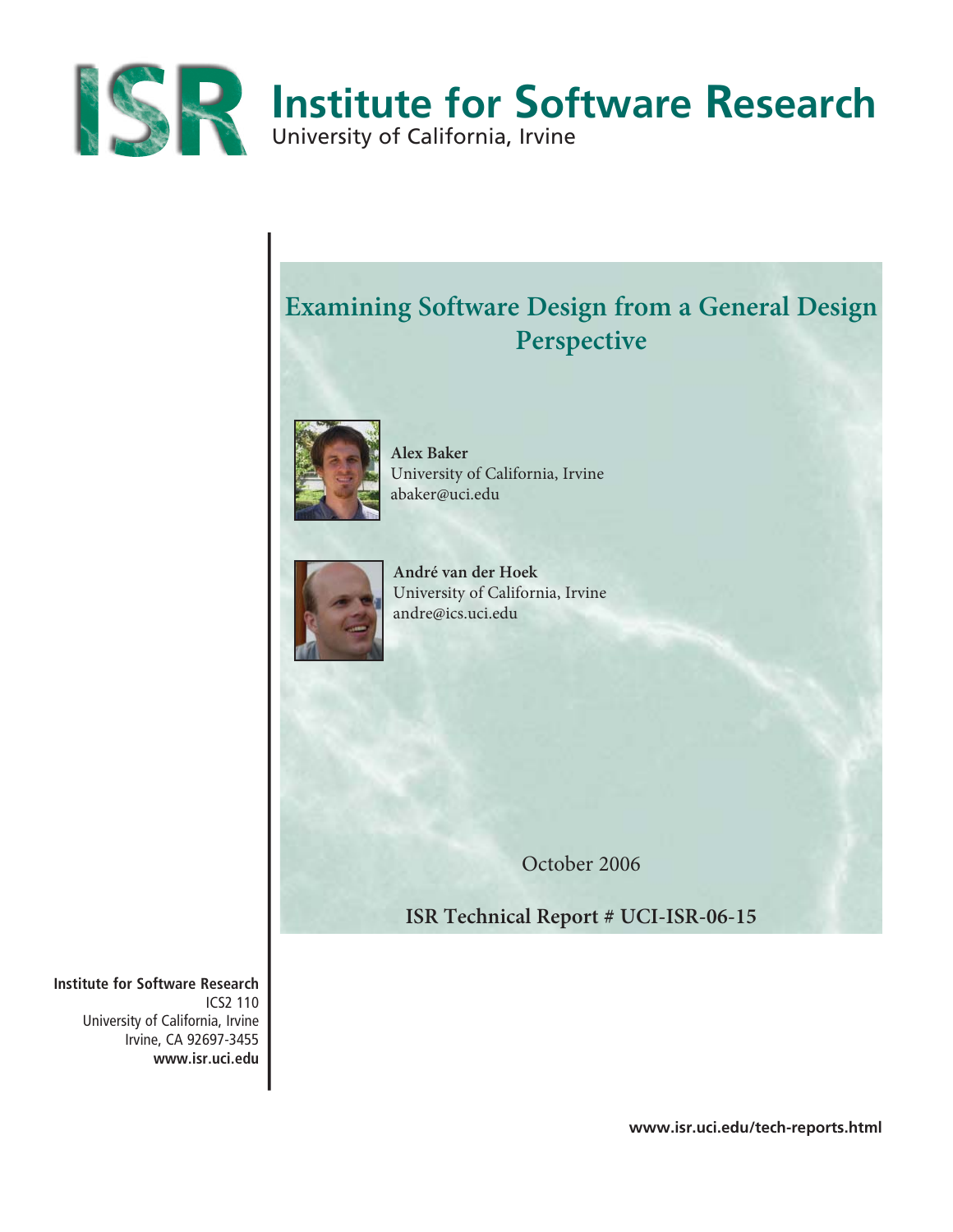## **Examining Software Design from a General Design Perspective**

Alex Baker and André van der Hoek Institute for Software Research & Department of Informatics University of California, Irvine Irvine, CA 92697-3440 USA {abaker, andre}@ics.uci.edu

## ISR Technical Report # UCI-ISR-06-15

### October 2006

Abstract: Our community's understanding of software design has certainly improved over the years, as have our approaches and our ability to design high-quality software. But compared to other design disciplines, the software design field is unable to objectively answer some fundamental questions about where it stands. Through a new, interdisciplinary framework, we place software design in a general design perspective, examine existing conceptual points of view and technical contributions, and suggest promising research directions. In so doing, we learn that we can and must treat software design as an inherent design discipline, that the field's successes to date have been in line with such a view, and that the framework can serve as a basis for engaging in the discussion necessary to answer the questions that have remained elusive to date.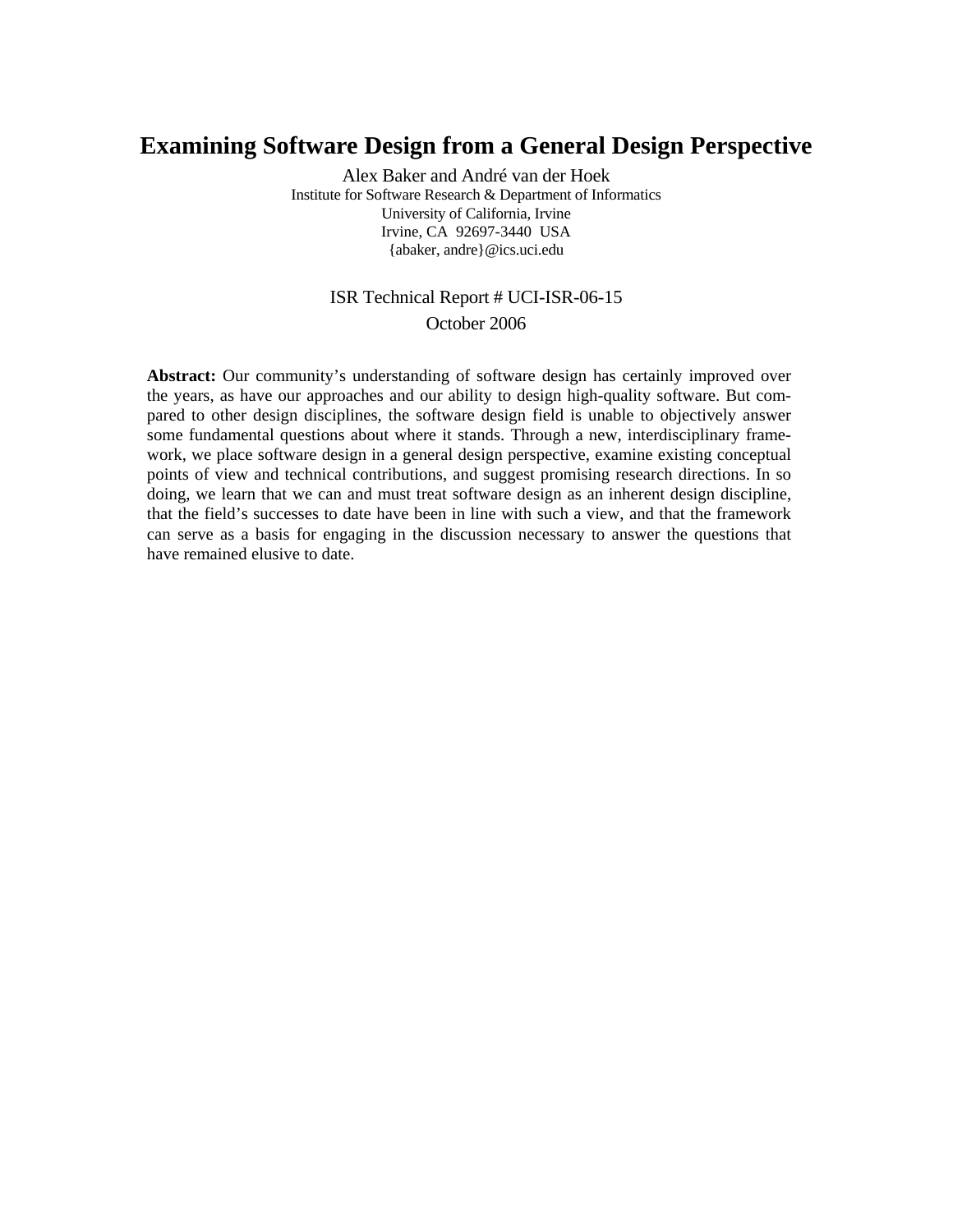### **Examining Software Design from a General Design Perspective**

Alex Baker and André van der Hoek Institute for Software Research & Department of Informatics University of California, Irvine Irvine, CA 92697-3440 USA {abaker,andre}@ics.uci.edu

## ISR Technical Report # UCI-ISR-06-15 October 2006

#### **Abstract**

*Our community's understanding of software design has certainly improved over the years, as have our approaches and our ability to design high-quality software. But compared to other design disciplines, the software design field is unable to objectively answer some fundamental questions about where it stands. Through a new, interdisciplinary framework, we place software design in a general design perspective, examine existing conceptual points of view and technical contributions, and suggest promising research directions. In so doing, we learn that we can and must treat software design as an inherent design discipline, that the field's successes to date have been in line with such a view, and that the framework can serve as a basis for engaging in the discussion necessary to answer the questions that have remained elusive to date.* 

#### **1. Introduction**

Design has long been recognized as having a critical role in software engineering. With the everincreasing complexity of the software systems we develop, this role has certainly not diminished. A highquality design can make the difference between a software system that is successfully developed, deployed, and used, and one that fails utterly somewhere along the way.

Given this critical role, it is no surprise that the software engineering literature contains a multitude of proposals and opinions regarding design approaches, modeling notations, evaluation techniques, tools, and other innovations. But, to date, these contributions have been discussed in a disjointed, piecemeal fashion. Notations have been debated in terms of expressiveness and verifiability, analysis algorithms in terms of

properties that are guaranteed and algorithmic complexity, and design environments in terms of feature lists. Such criteria are vital to advancing each of these research topics, but we observe that the field as a whole lacks the ability to put all these topics and contributions in a shared understanding of software design.

What are the critical factors at play in software design? How do these factors influence our approaches? Where does our field excel and where do our efforts fall short? What should our basic research goals be? Answering these questions is difficult. Part of the problem is that when one considers software design in terms of a particular process model, project size, or language, this drastically shapes the concept of software design one is likely to have.

We wish to describe the fundamental nature of software design unburdened by the assumptions of individual research contributions. We do not want to assume that software design is a phase, or in the code, or to be expressed formally. Rather, we wish to tackle software design's essential nature. To do so, we have taken the drastic step of removing ourselves from the concept of software entirely, and have built an interdisciplinary framework that defines design in terms of factors that underlie *all* design disciplines. We recognize that software is different from teacups, cars, and billboards, but that does not mean the field can just ignore the fundamental nature of design. Rather, it must explicitly embrace it, understand how software represents a unique challenge, and work towards addressing this challenge from a design perspective.

In this paper, we derive our framework and use it to explain the challenges inherent to designing software. This understanding is then used to evaluate our field's ability to meet the needs of a designer, in terms of its current languages, tools, and shared knowledge. Based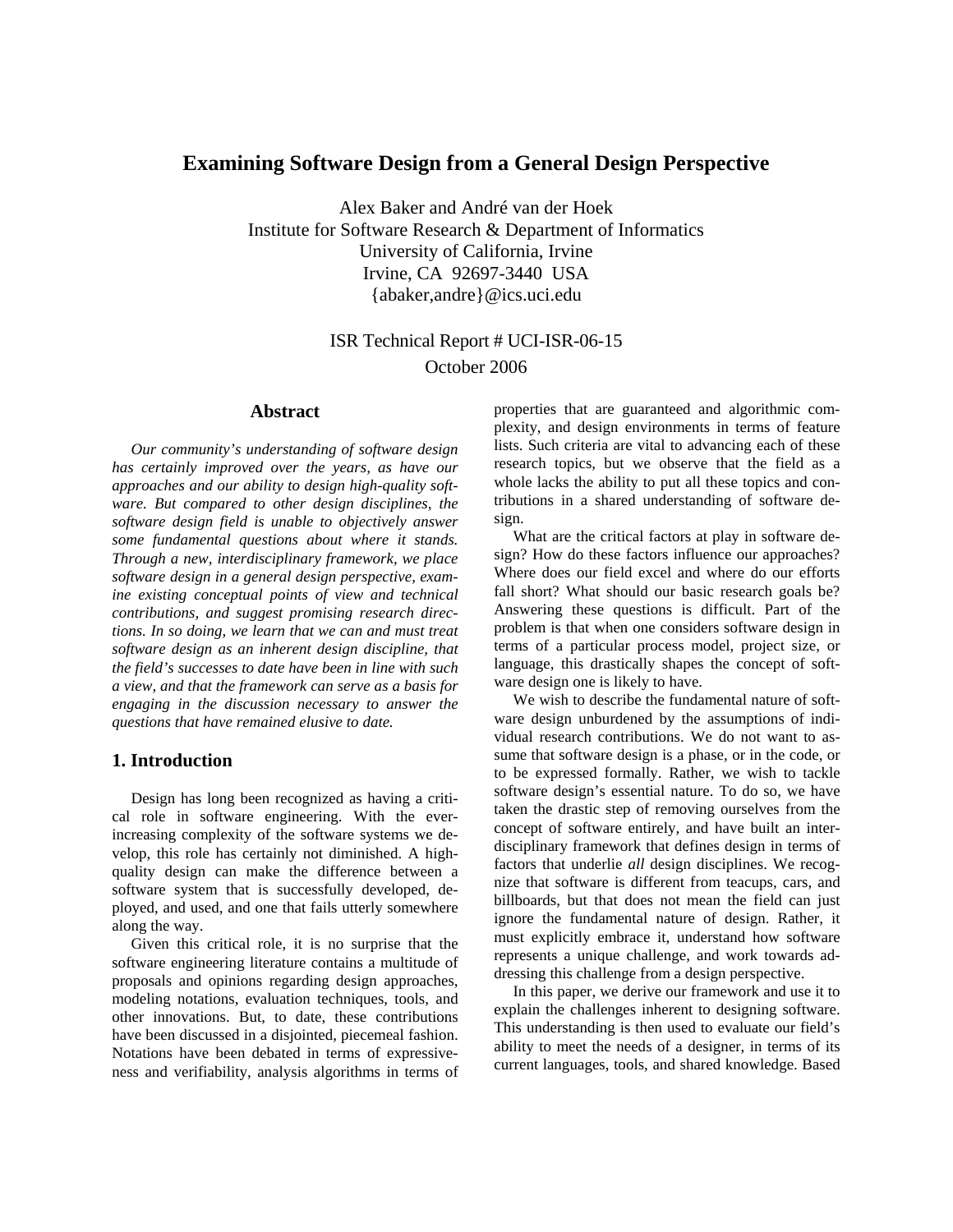on this evaluation, we make several suggestions of new research directions for improving software design.

The key lesson we learn is that we can and must treat software design as an inherent design discipline. Doing so allows us to explain the field's contributions in terms of core design concerns, lay out an agenda for future research, and use our framework as a basis for the discussion necessary to answer the aforementioned vital questions on which agreement has been elusive.

#### **2. Our Framework**

Our framework describes design as an informationbased process, but in order to explain design in this way, we must first adopt a concept of the design product itself. In this section, we discuss the design product and process, and then present a brief discussion of how they can be used to explain communication among teams, stakeholders, and design communities.

#### **2.1 Design – The Product**

A design product is typically envisioned as a tangible artifact that is the result of a design process: a blueprint, sketch, mock-up, or any other form of expression that shows the intent of the designer. This, generally, is the view in software as well, with the design document being the predominant example.

General design theory has instead adopted more abstract models that resolve around the notion of a *design space* [1]. Each state in this space represents one particular design, with certain properties distinguishing it from other states representing other designs. A design may be complete or incomplete, and can be tangible or purely mental. A design process is described in terms of the designer adjusting the design, and thereby moving from state to state and exploring the design space. Of course, the notion of a design space is entirely hypothetical, as it would be impossible to ever articulate all of the designs that would theoretically populate it.

But what do individual states capture? We consider a given design to be an abstraction that constrains a set of possible outcomes. A vague design describing a few features allows for countless possible realizations of those features. But as a design becomes more precise, some of these realizations are excluded, until a relatively small subset of outcomes are described.

The goal of the designer is to create a design that describes only outcomes that are *feasible* and *desirable.* Certain designs may not be feasible due to limitations of the materials they describe (i.e., we can design, but not build, a skyscraper resting atop a narrow pole). In addition, the design must describe a desirable outcome that adds value in the eye of its beholders (i.e., we only want skyscrapers that can survive the effects of earthquakes and wind). Desirability stems from customers, who set up goals for what they want, as well as designers, who typically have their own sense of appreciation for certain outcomes.

Figure 1 illuminates this discussion. In the space of all conceivable outcomes (C, containing every outcome we could ever imagine, whether it can be realized or not), a designer has a notion of which are generally feasible (F) and desirable (D) outcomes, the latter being rooted in their experience and broad knowledge of what the field considers "good" and "bad". In addition, the customer has a concept of what is desirable (D) for this project. Working in the hypothetical design space, the designer converges on a particular design state  $(\mathcal{X})$ , which maps onto a set of stillpossible outcomes (SP) that all fit the given abstraction. A *successful* design, then, is a state in the design space that describes only outcomes that are feasible, and that both the customer and the designer consider desirable.

It is important to note that a design rarely describes a single outcome; even a very precise design usually allows for some variation in the ways that it might be realized. But as long as each resulting outcome remains within the boundaries of feasibility and desirability, the design is sufficient. When a design allows for interpretations that would prove impossible midway through the implementation process, or that would prove distasteful upon completion, the design must be refined to exclude such outcomes, if it is to be considered "successful". Of course, predicting whether this is the case or not can be very difficult.

This concept of abstractions of outcomes also applies to the goals that a customer sets as input to the design project. Although a specific outcome is usually envisioned, a goal statement generally is imprecise and describes not a single outcome, but criteria describing the set of desirable outcomes. Through these examples, we can see the importance of describing our outcomes in terms of sets. Because design is an informationbased process, designers are not employed to create concrete realizations, but rather abstractions, descrip-



**Figure 1. Design Space and Outcome Sets.**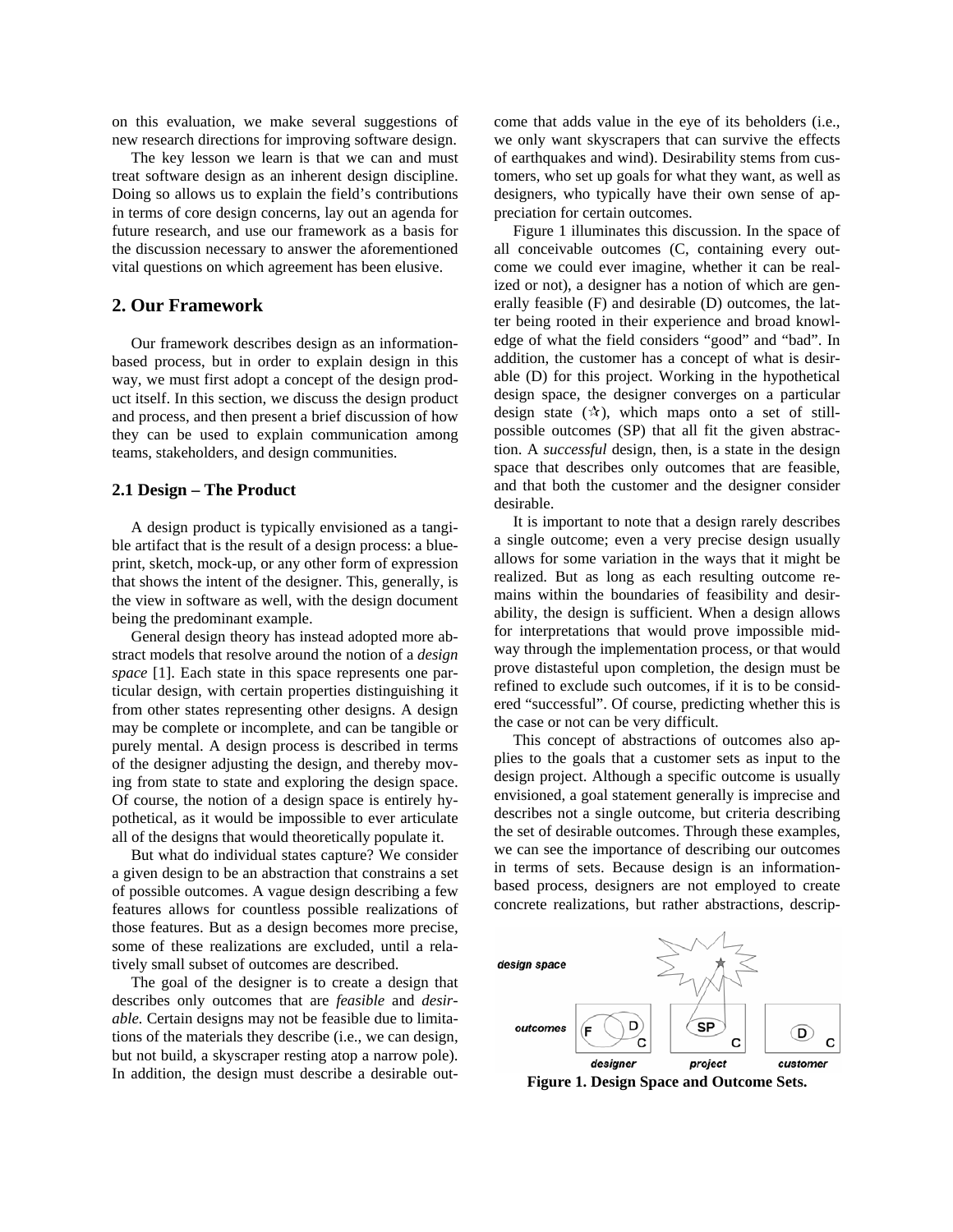tions of them that will ensure their success.

As a designer moves through the design process, the set of still possible outcomes changes constantly. While much of the design process is about finding the choices that cause a design to fit inside the sets of desirable and feasible outcomes, these latter spaces are not necessarily static themselves. The invention of new materials, for instance, broadens the set of feasible outcomes. As another example, a goal that is impossible to attain may need to be broadened through discussion with the customer. A designer, thus, has several avenues available when trying to find a successful design.

#### **2.2 Design – The Process**

A design process is usually considered some kind of phase in a larger endeavor. A canonical example is the architecture design process as the precursor to the construction of a new building, but we can also consider the artist who mentally organizes a plan for their next sculpture or a fashion designer sketching a new tuxedo.

As with our treatment of the design product, we find a need to step back from the notion of the design process as a phase. Instead, siding with general design theory, we choose to begin discussion of the design process as a mental process. Faced with the task of finding a successful design, what is it that actually takes place inside the head of a single designer?

Naturally, the answer to this question involves some kind of exploration of the design space, as discussed by Newell and Simon [1] or Smithers and Troxell [2]. This exploration is characterized as one of information manipulation, with three different kinds of information involved: knowledge, goals, and ideas [3]. *Knowledge* is preexisting information that a designer brings to the table when faced with a design problem, including their experiences, judgment, results, and insights. In some cases, knowledge is factual, revolving around specific rules for achieving feasible and desirable outcomes under certain conditions. But knowledge can also be very intuitive, as with the designer's sense of aesthetics: their feelings about what kinds of outcomes are desirable and how to achieve them. But the important distinction is that a designer's knowledge exists independent from the design projects they undertake.

The second kind of information is the *goal,* which frames and guides the problem to be addressed. A goal

is generally unique for a given design project; if it were not, an existing solution could be reused, and design itself would be unnecessary. A goal directly connects to the notion of desirability and may shift in response to fluctuations in a customer's preferences and priorities.

The form of the design itself is captured by the third form of information: *ideas*. Ideas are specific notions that together define one or more states in the design space. Ideas can take all sorts of forms, including vague intuitions, firm decisions, relations among ideas, thoughts on possible directions, preferences, and rationale. The general process via which ideas coalesce into a single, coherent design has been documented as one of divergence, transformation, and convergence [4]. When ideas are generated, organized, and used, they can be considered cuts across the design space, criteria that include some outcomes and exclude others.

But mental exercises alone are insufficient for a typical design process. Simon recognizes designers' needs to externalize their thoughts, and discusses the ways that this can aid mental processes [3]. Schön observes the phenomenon of a reflective conversation with materials, which he informally describes as an externalized form of a design "talking back" at its designer, giving insight into the outcomes it describes [5]. And, unsurprisingly, communication is an integral part of the design process, whether it pertains to absorption of the initial goal, learning from the literature, or discussing a design problem with others. Any such interaction uses a *representation*, which is defined as a concrete expression of mental forms of information. Such expressions often will concern ideas, but they may equally describe knowledge or goals.

The design process, thus, consists of a constant interplay among these four types of information to create, modify, and purge information, as needed. This interplay transpires through individual design *activities*, which a designer undertakes to find a successful design in the design space. Activities can be purely mental, as when a designer remembers, weighs alternatives, or makes a personal decision, but can also involve tangible aspects, as when the designer creates a sketch, absorbs the experience of sitting in a clay mock-up of a car, or performs research by looking at buildings that have a purpose similar to the one to be designed.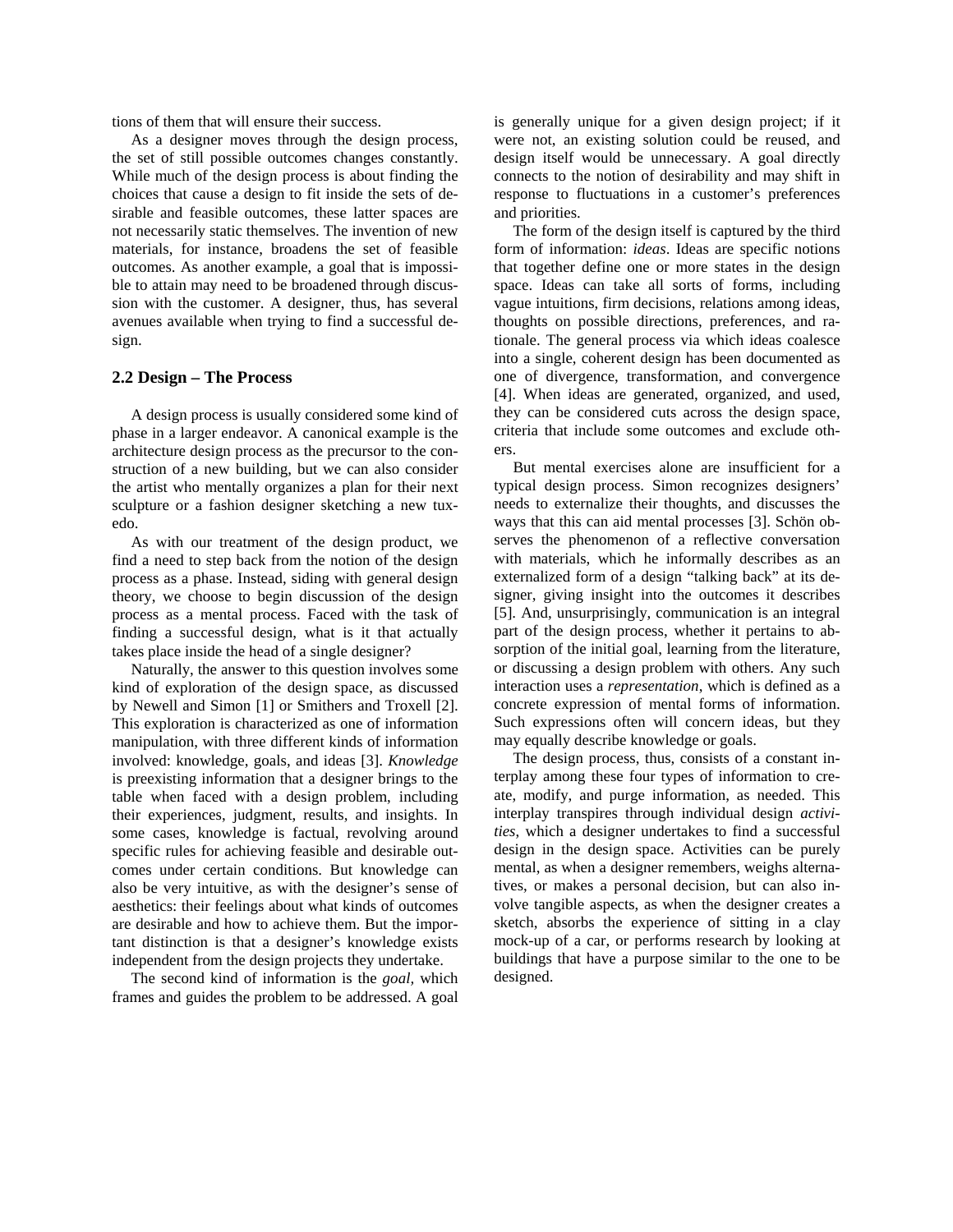



The view of activities manipulating the four kinds of information constitutes the basis of our framework as it pertains to the design process (see Figure 2). Countless activities are possible, but these can be categorized according to the interactions between the four information types. For instance, certain activities build up new knowledge (e.g., generalizing ideas, reading literature), others put this knowledge to use (e.g., conceiving ideas, evaluating alternatives), and yet others adjust the goal (e.g., reading a customer memo, building a scale model to see if the planned design shape is desirable).

All information, regardless of whether it is knowledge, goal, idea, or representation, is stored in some kind of *language*. The reader of this paper is likely familiar with English, and design disciplines frequently use specialized languages, such as graphic designers' use of Pantone codes to describe colors, or software designers' use of UML. Languages need not be symbolic either, and may rely on visual or gesture-based conventions.

Not all information is stored in the same language. On the contrary, ideas take on many forms and employ many ways of being stored (e.g., one might express the idea "I want to use red and blue in this painting" verbally, while using a sketch to plan the painting's layout). A designer's knowledge and the project's goals are similarly stored in different languages, including, among others, text, images, charts, and symbols.

The final part of our framework is *tools*, which aid designers in their interactions with representations. This concept includes familiar tools such as scalpels for manipulating clay models or drawing tables for creating blueprints. With the advent of computers, however, software has taken on a significant role in many disciplines. Software tools now not only help in creating representations (e.g., CAD/CAM diagrams, graphic designs), but also in interpreting them (e.g., automated analyses, search features or image enhancement tools).

#### **2.3 Team, Stakeholders, and Community**

Thus far, our framework has concerned a lone designer; but design does not take place in isolation. A designer may be part of a broader design team, involving multiple stakeholders (forming a community of interest [6]), and a designer is generally part of one or more design communities (forming communities of practice). Each of these provides a context in which a designer must communicate with others.

**Figure 2. Design as Information Manipulation.** We consider any information exchange among mul-<br>Figure 2. Design as Information Manipulation. tiple people as *communication through a shared representation*. That is, for two or more people to communicate some knowledge, ideas, or goals, it is necessary for such mental information to be expressed in a tangible form. Such a representation may be an elaborate document, but may also involve sketches, formal presentations, spoken words, scribbles, or gestures.

> Our framework sheds light on several difficulties inherent to communication. First, few representations are complete and accurate with respect to the mental thoughts they are meant to express. In general, a representation is an abstraction, subject to (re)interpretation by its recipient. It is the hope of the designer that a recipient interprets the material in a way that is close enough to their intention [7]. This depends to a large degree on whether those communicating share common ground, allowing them to fill the gaps in their communication with shared assumptions [8]. If goals, ideas, and knowledge are similar enough, lowprecision representations might be sufficient. Fischer, for one, addresses how communities grow a shared context [9].

> Another issue regards the choice of language. A representation's ability to convey thought is determined by the language used and that language's compatibility with the languages of the thoughts themselves. For example, if a designer wants to convey a vision of an elegant water pitcher, a sketch's visual language would be appropriate, whereas a prose description would be unwieldy. The language must also provoke the recipient's thoughts in a useful way; a mathematical description of the pitcher's curves might be accurate, but could be difficult to understand (unless the recipient had a strong grasp of the equations used).

#### **2.4 Discussion**

By necessity, the description of our framework has been terse. Books have been written on topics to which we can only devote a few lines and entire research areas have emerged to study topics such as knowledge representation, effective communication, or creative thought. We have attempted to cite key contributions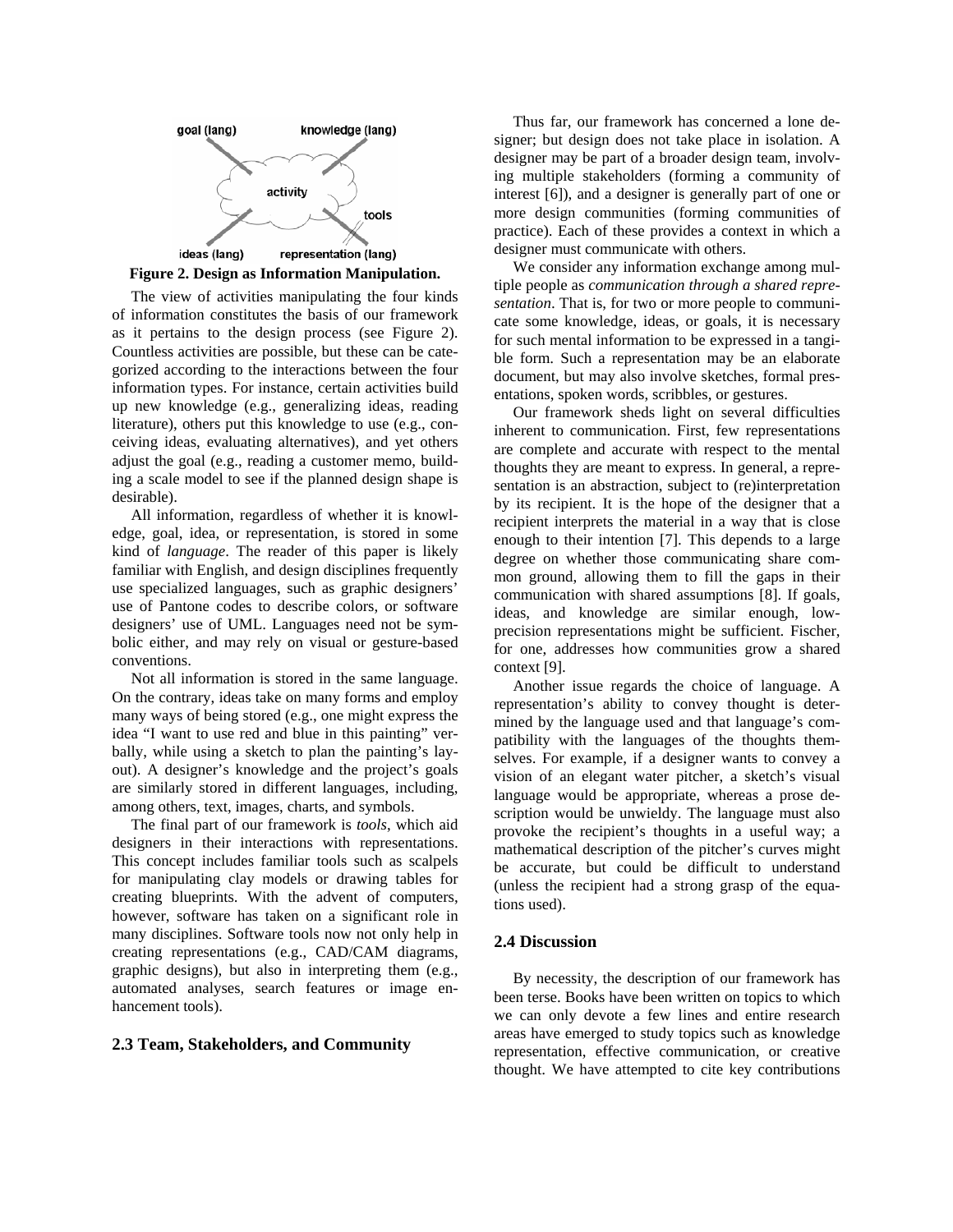to the general design literature to provide a starting point for those interested in more in-depth pursuits.

The primary message to take away from this section is that our framework provides a mechanism for bringing together existing design theory in a perspective that spans design disciplines. Each discipline must address the same product, process, and communication factors, in a manner suitable for its particular domain.

We must also remember that while the design process is essential, we should not lose sight of the design product defined in Section 2.1. The materials available to a discipline determine the space of its feasible outcomes, while a community's knowledge can build up a concept of the kinds of designs that tend to be desirable. Both these have a strong influence on how the design process can proceed. Software is no exception.

#### **3. Tensions**

Before we apply our framework to software design, it is useful to examine the framework from the perspective of tensions: elements in the framework that must serve multiple roles. As an example, a representation might be made by a designer to quickly make note of something they do not want to forget. In such a case, simplicity of creation is of the utmost importance to avoid interrupting the thought process. But if a representation is meant to illustrate a complex mechanical design, then faithfulness to reality becomes a dominant concern. A representation for communication might instead demand precision and understandability.

The implication is that different representations (and thus different languages) are needed to support these roles. Similar tensions govern the other elements of our framework. We recognize the following as the primary roles they must serve:

- *A goal constrains desirable outcomes.*
- *A goal guides generation of ideas.*
- *Knowledge informs outcome feasibility.*
- *Knowledge informs outcome desirability.*
- *Knowledge guides generation/evaluation of ideas.*
- *Knowledge guides creation of representations.*
- *Ideas constrain still possible outcomes.*
- *Ideas shift goals.*
- *Ideas build knowledge.*
- *Representations record personalized information.*
- *Representations communicate information.*

There is one additional role to discuss. Consider a graphic designer who sketches a logo, views the sketch, and then redraws it to hone in on the desired effect. In this case, the representation is not simply embodying an idea, but providing insight into the out-

comes that the idea leads to. This feedback is described by Schön as a reflective conversation with materials [5], where a representation can provide insight beyond that possessed by the initial creator. Ideally, the designer will engage in "reflection in action", considering the representation without interrupting the creative process. This requires that the sketch, model, or prototype provide feedback in a form that is compatible with the language of the designer's goals, guiding him or her intuitively.

Returning to the roles and inherent tensions, the underlying issue is one of language. A given language can be precise, robust, nuanced, or easy to express, but rarely does a single language possess all of these qualities. Thus, when a given type of information must be used for several purposes there is a difficult decision to be made. Do we use the same language for multiple purposes, when it does not necessarily meet the needs of each? Or do we use a multitude of languages, and accept the burden of translating among them? A rich portfolio of languages with carefully considered tradeoffs, as well as tools for understanding and translating them, stands to advance any design field.

#### **4. Software as a Unique Design Discipline**

While Sections 2 and 3 introduce design factors that are common, most disciplines also give rise to unique challenges because of intrinsic difficulties exhibited by their context. In this section, we use our framework to highlight three such difficulties for software.

#### **4.1 Large Space of Feasibility**

In most design fields, the real-world properties of materials that are available to realize designs (i.e., building materials, art supplies) constrain possible outcomes significantly. It is impossible to have two parts in the same place; a brick cannot just float in space; and ink can only lead to certain effects on paper.

But software is virtual, and does not play by physical rules (other than needing to be run on a computer). The only constraints on it come from the programming languages used, which tend to be Turing complete and thus provide few constraints of their own. In terms of our framework, software design is faced with an enormous space of feasibility that does little to constrain still-possible outcomes. The success of a design is therefore determined almost solely by the space of desirable outcomes, which leads us to the next point.

#### **4.2 Goal Specificity**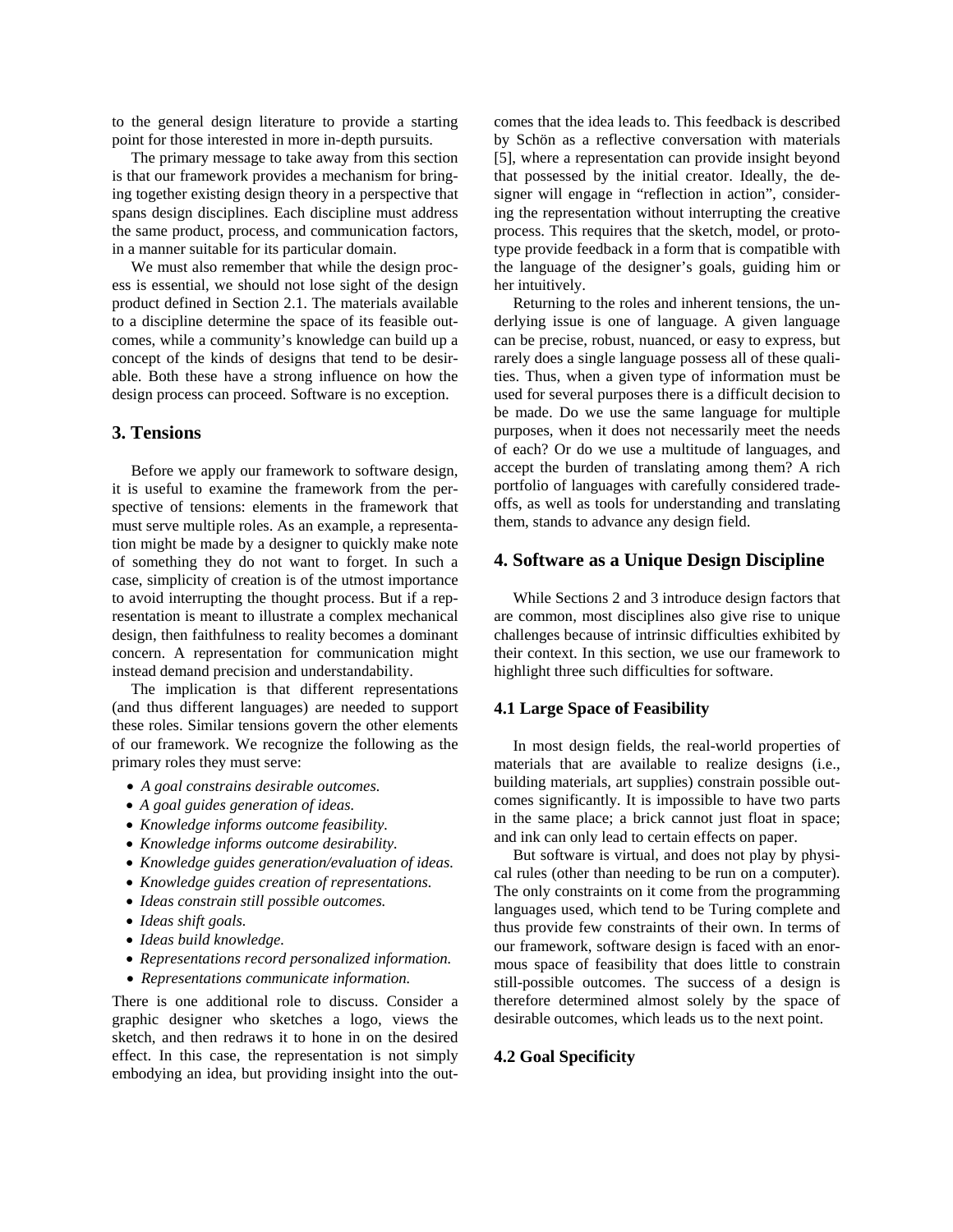A designer is usually given broad authority with respect to a particular design project. Constraints are applied, but these tend to be more guiding in nature (e.g., "we need a new building with 200 two-bedroom apartments" or "we need a new movie set representing a 1960s street"). While a designer needs to be keenly aware of these objectives, and generally will use early mock-ups and models to verify whether their plans resonate with the customer, they have a great degree of freedom in organizing the design and its details.

Initially, it seems like this could be true for software as well. An initial conversation between a designer and customer lays out a broad vision for what the software is to do. But, because software must fit into an existing environment (Brooks' conformity [10]), this vision has to be augmented with numerous details regarding how the software is to fit the existing manual and automated processes, as well as overarching business practices.

Put in terms of our framework, project desirability is governed by a set of very precise criteria that establish a tiny, idiosyncratic set of desirable outcomes. Combined with a large space of feasible outcomes, the designer must find the proverbial needle in an enormous haystack.

#### **4.3 Language Gap**

In most design fields, design decisions can be readily correlated to their outcomes. An architect deciding to add an archway draws the archway on paper or models it in the mock-up. Remove a note from a score, and it is visibly gone. There is a one-to-one correspondence between these decisions and the effects they will have.

Software design, however, experiences a significant language barrier. The designer's languages, involving software architectures, class diagrams, and the like, do not readily translate into outcome-level changes. When a designer adds a component, it is not immediately clear how this addition alters the space of still-possible outcomes. And when one considers software design languages more closely tied to outcomes, such as user interfaces drawings and behavior specifications, the opposite effect occurs: while decisions now clearly cut the space of still-possible outcomes, it is not clear how these relate to a class diagram or implementation plan.

This difficulty is related to Brooks' concept of invisibility [10], but our framework grounds this in a broader design perspective. The language of desirability (often English, use cases, or scenarios) is drastically different from the language of feasibility (programming languages) and translating between them is arduous. This, then, results in little support for Schön's reflective conversation with materials and also hinders Norman's concept of using design languages to communicate with the user [11]. Our goals are unable to serve their role of guiding our ideas and representations.

#### **4.4 Summary**

However brief, this discussion reveals software design to be a very difficult design discipline. Of course, this has been observed before. However, the strength of our discussion is that it grounds these observations in general design theory. In this paper's remaining sections, we will similarly ground specific software research contributions, allowing us to explain how they relate to software's unique challenges.

#### **5. High-Level Approaches**

When our community talks about design, it is often discussed in terms of its role in the software life cycle. While our framework does not address lifecycles directly, since it focuses on the individual designer, it has a lot to say about the *consequences* of such choices.

Consider the ubiquitous waterfall model. It directly prescribes a "design phase", and regards this phase as containing most, if not all, of the process' design thinking. The goal is articulated in a detailed requirements document, and the result of the design process is to be a plan for implementation. Purists, indeed, think of the requirements as an abstract specification of "what is needed", pushing all consideration of "how can it be realized" into the design phase.

In many ways, the waterfall model focuses on spanning the software language gap. It starts with a precise representation of a goal, which is translated over multiple languages before arriving at a final outcome. The representations used are often passed between developers, and because of the goal specificity of software, the languages used must be extremely precise. The emphasis throughout the process, and thus throughout the design process as well, is therefore on the faithful recreation of the ideas of a previous representation.

One effect of this approach can be found in the design process's goals. In Section 3, we explained that a goal both "constrains desirable outcomes" and "guides generation of ideas". While a requirements document constrains, it is intentionally bereft of inspirations for how design should proceed, providing little support for creative design. Representations are similarly focused, emphasizing their "document goals, knowledge and ideas" role, rather than supporting intuitive reflection in action. The waterfall model is not all bad; it is able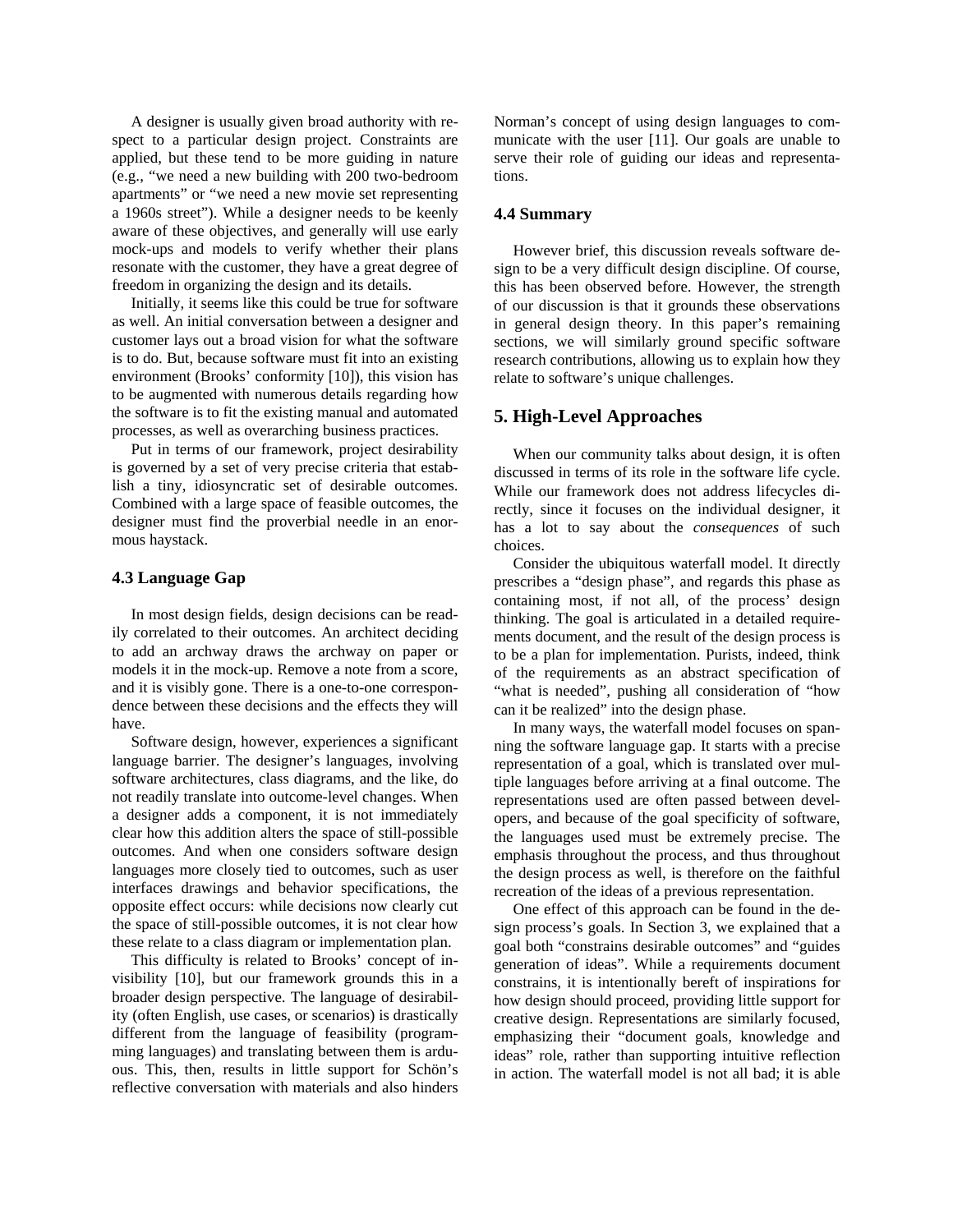to translate goals into outcomes under software's uniquely difficult circumstances. But its approaches are often stifling to the creativity of design.

Agile methodologies' perspective on design can best be summed up by the phrase "the design is in the code" [12]. Such approaches advocate the rapid creation and evolution of code, treating it not as just the material in which the final program is implemented, but also as the representation in which programmers (each of whom is also a designer) express their design ideas. Unlike the waterfall model, agile approaches primarily use a single language, rather than translating between several.

Placing agile methodologies in our framework, we observe that the *message* of the approach ("freely play with code structures", "goals are broad understandings of user needs", "incremental releases for frequent designer-user contact") in theory is in line with our framework's concepts of idea generation and reflective conversations with materials. But we see that, in practice, these benefits are stifled by the use of code as a design representation. Programming languages are intended for implementation, and are not well-suited for communicating ideas between designers, nor recording ideas for one's personal use. Furthermore, without an intermediate means for organizing one's thoughts, the language gap between a designer's goals and representations of ideas for meeting them can be daunting.

We can analyze other life cycle approaches in similar ways. The Structured Analysis and Design method [13] provides an interesting example in its choice of language: Data Flow Diagrams smoothly span requirements, design, and database-based implementations. Open Source strongly emphasizes communication, with e-mail, bug, and repository archives providing representations of ideas and goals via a multitude of informal languages. The Problem Frames approach [14], meanwhile, focuses on connecting context-driven goals to high-level designs through shared knowledge.

Space prohibits us from discussing these approaches in more detail. But the message of this section remains: choosing a given approach has drastic consequences for many aspects of the design process. Even though different life cycle models seem to present completely disparate definitions of design, their perspectives can actually be precisely expressed and compared in terms of the tradeoffs that our framework describes. By leveraging the roles identified in Section 3, we can discuss them from a common basis and engage in objective comparisons of relative strengths and weaknesses.

We can also observe that no life cycle approach has been designed explicitly with a total design perspective

in mind. It is compelling to envision such an approach. Some have put forward a notion of programming as design [12, 15]; architecture has been proposed as supplanting requirements [16]; and some have put forwards the beginnings of such a vision [17]. There are many signs that the role of design in software development may be broader than the community had first supposed.

#### **6. Analysis and Agenda**

The ideas, goals, and representations of a design project are specific to a particular customer's needs. But languages, tools, and knowledge span projects, and can be developed by a design community to shift the kinds of activities that are possible. In this section, we examine the progress of software design in terms of these categories and suggest several promising research directions. Some of these suggestions are unique, while others have been proposed before (for example, [18, 19]) but we provide new insight by presenting each in terms of our framework. We note we provide only a small subset of possible suggestions, ones we deem most important. Others can be derived from our framework in similar fashion.

#### **6.1 Software Design: Knowledge**

A designer's knowledge will fundamentally shape the decisions that they make. By building and sharing design information via research and trade magazines, conferences, web sites, and other educational venues, a community can improve the knowledge of its designers, and therefore the practice of its discipline.

But because of software's large space of feasibility, there are few rules, facts, or guidelines that can be universally applied. Knowledge is usually described in the context of a sub-domain defined in terms of the *implementation* technique used. For example, heuristics such as coupling and cohesion, database normal forms, and information hiding each serve as knowledge about how to design at the implementation level, given a particular approach to programming a solution.

There are also examples of early steps towards dividing our knowledge according to the way that the software will be *used,* as opposed to implemented. Product line architectures are promising in this regard. They describe a family of programs, all of which have a strong overlap in their desired qualities, and promote design decisions to be made at the goal level, in terms of features and options. Meanwhile, domain architectures have been developed for avionics systems [20]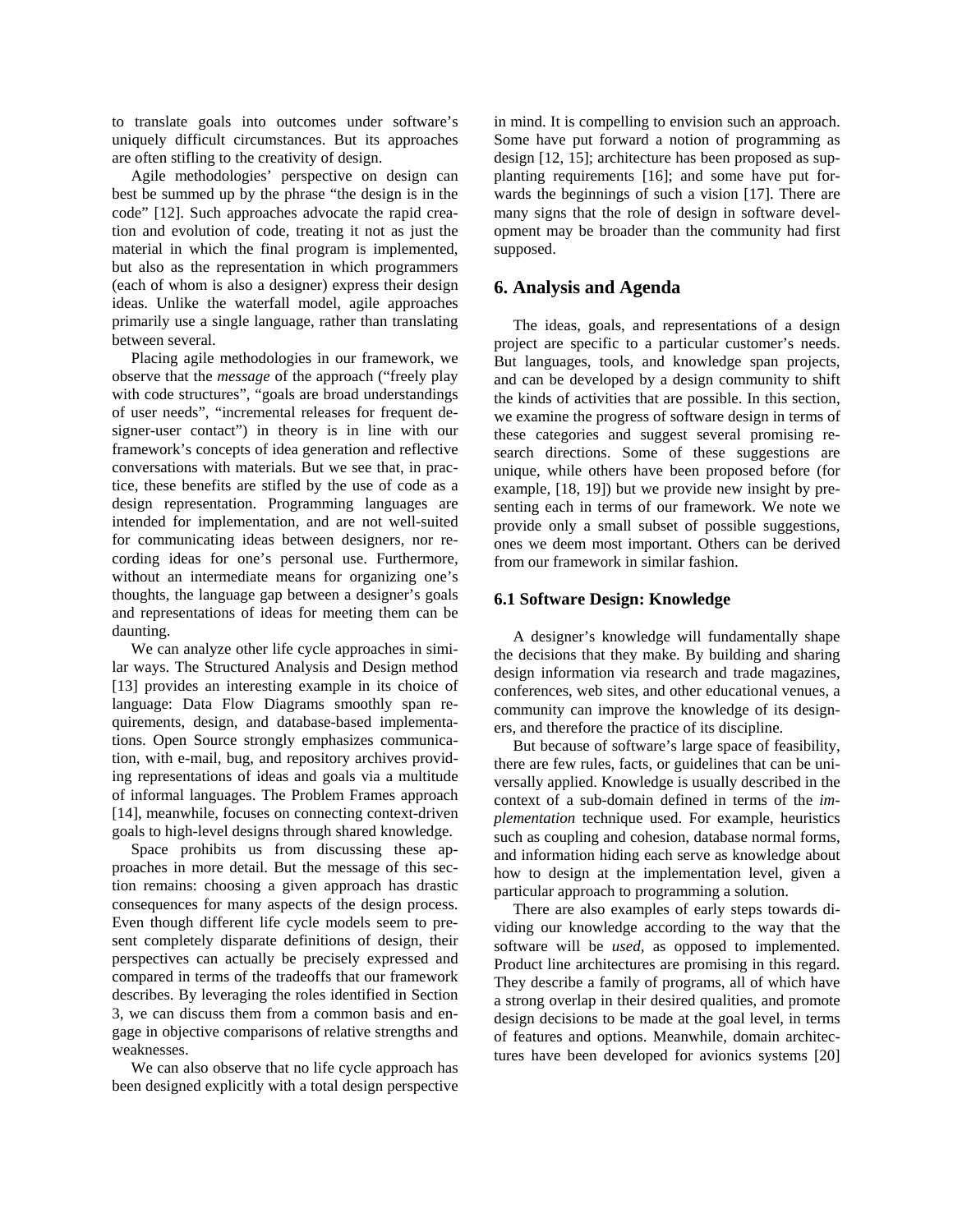and HCI researchers have begun to develop their own pattern language [21].

But in some ways, these approaches do not go far enough. The needs of different software systems are often so varied that there is little to relate them in terms of shared desirability, or shared possible outcomes. For example, there is little outcome-level knowledge that can be applied to the creation of both a document processing program and an immersive game. But *within* each of these categories there are consistently desirable qualities for its designers to strive for, and each should have its own set of principles, patterns, and frameworks to describe how to achieve them.

*Research Direction 1: We should focus on desirability-based sub-domains, thus supplementing our existing, discipline-spanning knowledge and tools.*

Another obstacle to broadly applicable knowledge is software's goal specificity. Because subtle details can determine whether a given outcome is desirable, it can be difficult to find an existing solution that meets a project's needs. Many aspects of software knowledge address this by considering the problem at a high level of abstraction, and allowing the designer to fill in the necessary details to make the knowledge "fit".

For example, architectural styles do not provide the designer with a complete solution, but rather a framework in which a project's specific needs can be met on an architectural level. This helps provide some structure on the otherwise vast space of feasible software designs. Design patterns work similarly, though at a lower level of abstraction, allowing class-level design to adjust for the project's needs. In addition, each pattern has a description of the situations in which it should be used, and a set of patterns is usually intended for a given programming language paradigm. In this way, patterns work within feasibility spaces.

These contributions perform admirably in overcoming software's difficulties, but each is very formal, providing advice in terms of rules and structures. Principles and patterns can be useful, but require very conscious application to a situation. An important element of knowledge, as mentioned in Section 2, is *aesthetics*, which can instead provide intuitive guidance during idea generation, reflective conversations with materials, and communication about design decisions.

In most fields, continued exposure to design solutions (such as famous buildings or well-designed products) allows designers to gain a sense of the space of desirable outcomes, and thereby a sense of good design decision-making. But because of the language gap in software, it is difficult to trace the security, speed, or stability of a high-quality piece of software back to the

design decisions one would make in order to emulate it.

Thus, a software sense of aesthetics has to operate at a different level, and we will need to develop a feeling for intuitively evaluating artifacts at the level of our decision-making. This means evaluating and debating class-level diagrams, architectural drawings, and other documents, rather than simply the final programs that have been created. This is not easy, especially because aesthetics are intuitive, not coded, but a strong sense of aesthetics has proven key to shared knowledge and improved design quality in other fields.

*Research Direction 2: Our community must begin to develop a sense of software aesthetics.*

#### **6.2 Software Design: Languages**

Over the course of a given project, a variety of languages will be needed to allow a designer's representations to serve the variety of roles demanded of them. Unfortunately, software engineering's languages fall short in some regards.

Software's main strength in this regard is in communicating concepts unambiguously. UML and formal architectural description languages (ADLs) have rigid syntax, reducing their ambiguity. In agile approaches, even programming languages take on the role of design languages, being used to communicate certain implementation-level ideas unambiguously. Given that we have little shared knowledge that can span all of software design, such precision can be helpful.

But precision is not always desirable, and in fact can be arduous to specify. Two of a representation's roles are recording information for one's own use and communicating with others. In the former case, scant precision is needed, and in the latter, shared knowledge can be used to fill in missing details. But the majority of software design research has focused on symbolic languages, which require great precision.

Analog languages [22] (such as sketches or scale models) can be used at varying levels of detail and are vitally important to design. The use of pseudocode and whiteboard sketches is prevalent, but we have scarcely studied the ways in which such approaches are used, nor have we attempted to investigate and develop additional such languages. And while there is little need for full standardization, helpful conventions and guidelines should be researched. Such work will provide us with flexibility in our exploration and communication.

*Research Direction 3: We must investigate ways to provide and effectively support decidedly less formal, analog design languages.*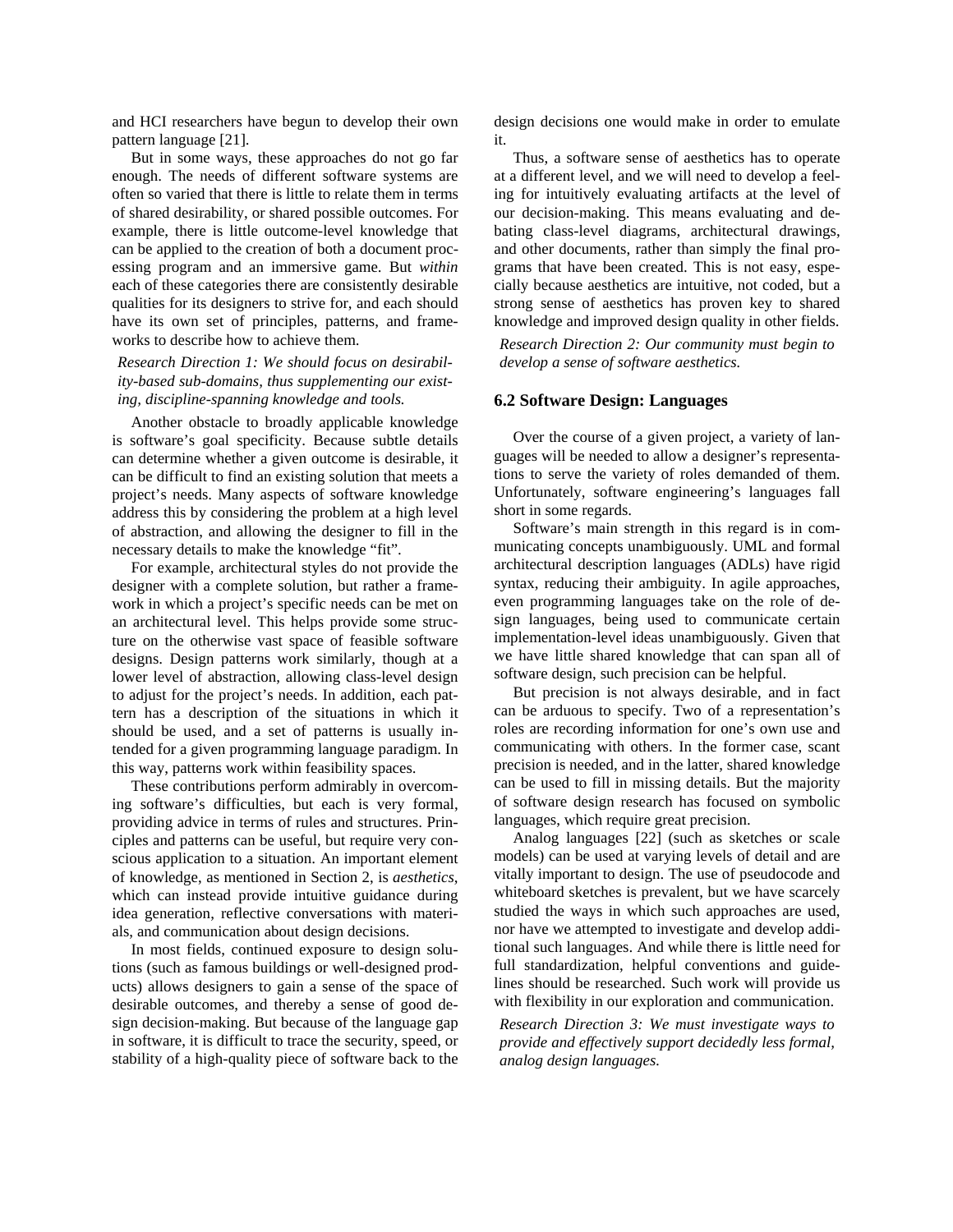Design languages fall into a spectrum, addressing goals, ideas, or a little of both. They might describe a desired outcome; they might describe a feasible way to achieve it. It is important, however, that they continue to work towards addressing the language gap, in one way or another.

An intriguing notion is to avoid putting the responsibility of reducing the language gap on design languages, but to attempt to address it at the level of our materials: our programming languages. If these languages were constructed so they were better suited to design processes (i.e., defined a clearer space of feasibility that was more easily carved with design decisions), design would be simplified. Fourth generation languages allow for some of this effect in the database domain; we should explore other languages as well.

*Research Direction 4: We need to become involved in the definition of new programming languages so they better suit our needs as a design discipline.* 

#### **6.3 Existing Points of View: Tools**

Tools serve two main roles in the design process: supporting the creation of representations and supporting their interpretation. Software design finds its creation activities reasonably well supported; a variety of design tools, such as Rational Rose or TogetherJ, allow models to be created graphically. Some tools may allow designs to be derived from source code via reverse engineering or support aspect-oriented design.

But the true strength of software's tools lies in their ability to assist in interpretation of design representations. Automated analysis tools can evaluate a design and provide insight into their goal-level qualities. Critics, such as those employed in ArgoUML [23], take this idea a step further and analyze design representations in real time. They then provide advice to the designer about improving the design, as expressed in terms of tool-level actions. From the perspective of our model, critics and intelligent agents [24] can almost be considered as co-designers, employing the knowledge and goals that they have been configured with, and interpreting representations accordingly.

In these tools we can see the hints of software approaching a true reflective conversation with materials, but so far, research advances have fallen short. In particular, a candidate tool must provide feedback about the qualities of the design that is: (1) presented in realtime, and (2) presented in a form that can be interpreted without interrupting the process of creation. Modern critics come close to achieving this, but fail on the second criteria. When a designer must stop their

creative thought to read and interpret advice about their design, they are unable to reflect-in-action.

We propose researching tools that create "active" representations that change their appearance to reflect the qualities they posses. For example a visual design tool might adjust the colors of diagrammatic elements based on their role in the design. Alternately, the appearance of the lines connecting elements could change to illustrate their emerging relationships. Feedback of this kind could be selectively ignored, but would allow the designer to focus on areas whose appearance reflected qualities they deemed undesirable.

Such a tool might even instead utilize a physical metaphor, causing elements to shrink, stretch, or attract each other according to design's high-level properties. Concepts such as coupling, cohesion, or the number of functions in a class might be represented by physical concepts such as tension, hardness, or weight. Based on these attributes, the design would be modified by a "physic engine", providing the designer with real-time feedback through analogous, familiar phenomena.

Countless possible variations of active representations of this kind exist, and only experimentation will help us to understand which are helpful and which are not. But if the feedback can be sufficiently intuitive and unobtrusive, we see great potential for this approach.

*Research Direction 5: We should develop tools that truly support a reflective conversation with materials through real-time, integrated feedback.* 

Software-based tools can also support a representation's communication role, acting simultaneously as a speaker and interpreter of design languages. CSCW researchers have made numerous interesting advances in communication tools, creating some that can support collocated as well as remote collaboration [25], or providing technological support for gesture interpretation [26]. But while this community has recognized the value of face-to-face, simultaneous communication [27], the software community has seen little tool support for it. Given the endorsement such communication draws in the general design literature [8], we should encourage more co-located design.

For example, simply working with others at a whiteboard is a vital design activity [28] and there are increasingly opportunities for tool support via electronic whiteboards. For example, a program that allows designers to intuitively organize multi-modal sketches could serve to support collective brainstorming. Or, by allowing multiple designers to independently modify a design on different parts of a board, and then compare and reconcile the differences among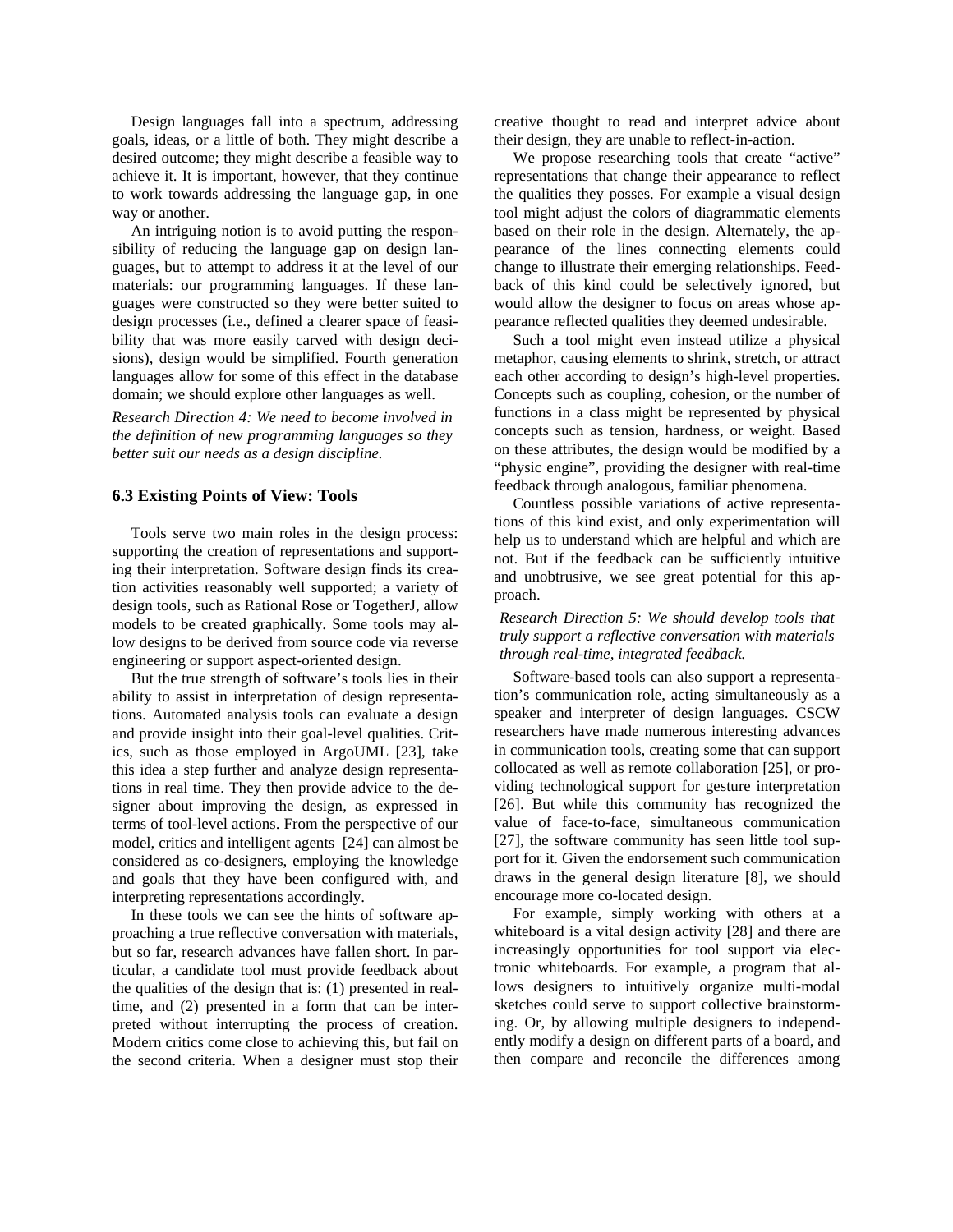them, conversation about ideas and assumptions might be spurred.

*Research Direction 6: We should develop tools that support face-to-face design collaboration, perhaps utilizing new and emerging hardware options.* 

#### **7. Discussion and Conclusions**

It is difficult to evaluate a research contribution such as ours; the benefits provided by our work cannot be measured in terms of productivity increases, feature lists, or user survey results. Instead, we must ask "Does our work provide a useful perspective on software design and ways to improve it?" We believe our framework does exactly so by presenting beginning answers to the fundamental questions posed in our introduction.

We asked about the critical factors at play in software design and find they can be described as the elements of our model: knowledge, goals, ideas, and representations, plus activities, languages and, tools. By considering these factors in terms of software's specific needs, as we did in Sections 4, 5, and 6, we gain valuable insight into software's nature as a design field.

We also explained some of software's strengths and weaknesses by discussing existing software design contributions and using our framework to describe their roles. We have shown that seemingly disparate advances serve to address common concerns, such as gathering feedback about the outcomes of our designs or guiding us towards more effective solutions.

Finally, we suggested directions for further research. While we cannot yet be certain of their value, given the theoretical basis and the fact that advancing in software design research to date correlate with the lessons of our framework, we have great confidence in their potential.

In many ways, software design has made important progress. We are addressing software's unique difficulties, and our languages, tools, and representations serve certain roles effectively. But, for our discipline to mature, we must begin to focus our efforts on those areas in which software designers are ill-supported. This will require principled research and debate into all factors surrounding the software design task.

It is very important to note, though, that we do not consider the answers provided in this paper to be definitive, nor final. We have presented a new framework for discussing design, one that itself must be considered, debated, and refined. Further, lone researchers cannot determine the state of software design, nor its directions forward. Rather, we hope we have provided

the community with a seed for extensive debate. It is only through presentation, evaluation, and refinement of explanations of software design that we can advance our understanding of its nature, and of its practice.

#### **8. Acknowledgments**

Effort partially funded by the National Science Foundation under grant numbers CCR-0093489, DUE-0536203, and IIS-0205724. We thank the anonymous reviewers of a previous version of this paper.

#### **9. References**

[1] A. Newell and H. A. Simon, "GPS: A Program that Simulates Human Thought," in Computers and Thought, McGraw-Hill, NewYork, NY1963.

[2] T. Smithers and W. Troxell, "Design is Intelligent Behaviour, but What's the Formalism?," AI EDAM, vol. 4, pp. 89--98, 1990.

[3] H. A. Simon, *The Sciences of the Artificial*, 3rd Ed., MIT Press, 1996.

[4] J. C. Jones, *Design Methods.* John Wiley and Sons, New York, Inc., 1970.

[5] D. A. Schon, *The Reflective Practitioner: How Professionals Think in Action*, Basic Books, 1983.

[6] G. Fischer, "Communities of Interest: Learning through the Interaction of Multiple Knowledge Systems," Proceedings of User Modeling 2001.

[7] M. Stacey and C. Eckert, "Against Ambiguity," Computer Supported Cooperative Work, vol. 12, 2003.

[8] H. Clark and S. Brennan, "Grounding in Communication," in Perspectives on Socially Shared Cognition. American Psychological Association, 1991.

[9] G. Fischer and J. Ostwald, "Knowledge Communication In Design Communities," in Barriers and Biases in Computer-Mediated Knowledge Communication. Springer, New York, NY.

[10] F. Brooks, *The Mythical Man-Month.* Addison-Wesley, Reading, MA, 1995.

[11] D. A. Norman, *The Design of Everyday Things.* Basic Books, NewYork, NY, 2002.

[12] K. Beck, *Extreme Programming Explained.* Addison-Wesley, Reading, MA, 1999.

[13] T. Demarco and P. J. Plauger, *Structured Analysis and System Specification*, Prentice Hall, 1979.

[14] M. Jackson, *Problem Frames: Analyzing and Structuring Software Development Problems.* Addison-Wesley Professional, Reading, MA, 2000.

[15] A. F. Blackwell, C. Britton, and e. al., "Cognitive Dimensions of Notations," Cognitive Dimensions, 2000.

[16] R. N. Taylor, "Requirements Engineering is SO Twentieth Century," Keynote at STRAW, 2001.

[17] T. Winograd, *Bringing Design to Software.* Addison-Wesley Professional, Reading MA, 1996.

[18] T. Winograd, "From Programming Environments to Environments for Designing," Communications of the ACM, vol. 38, pp. 65 - 74, 1995.